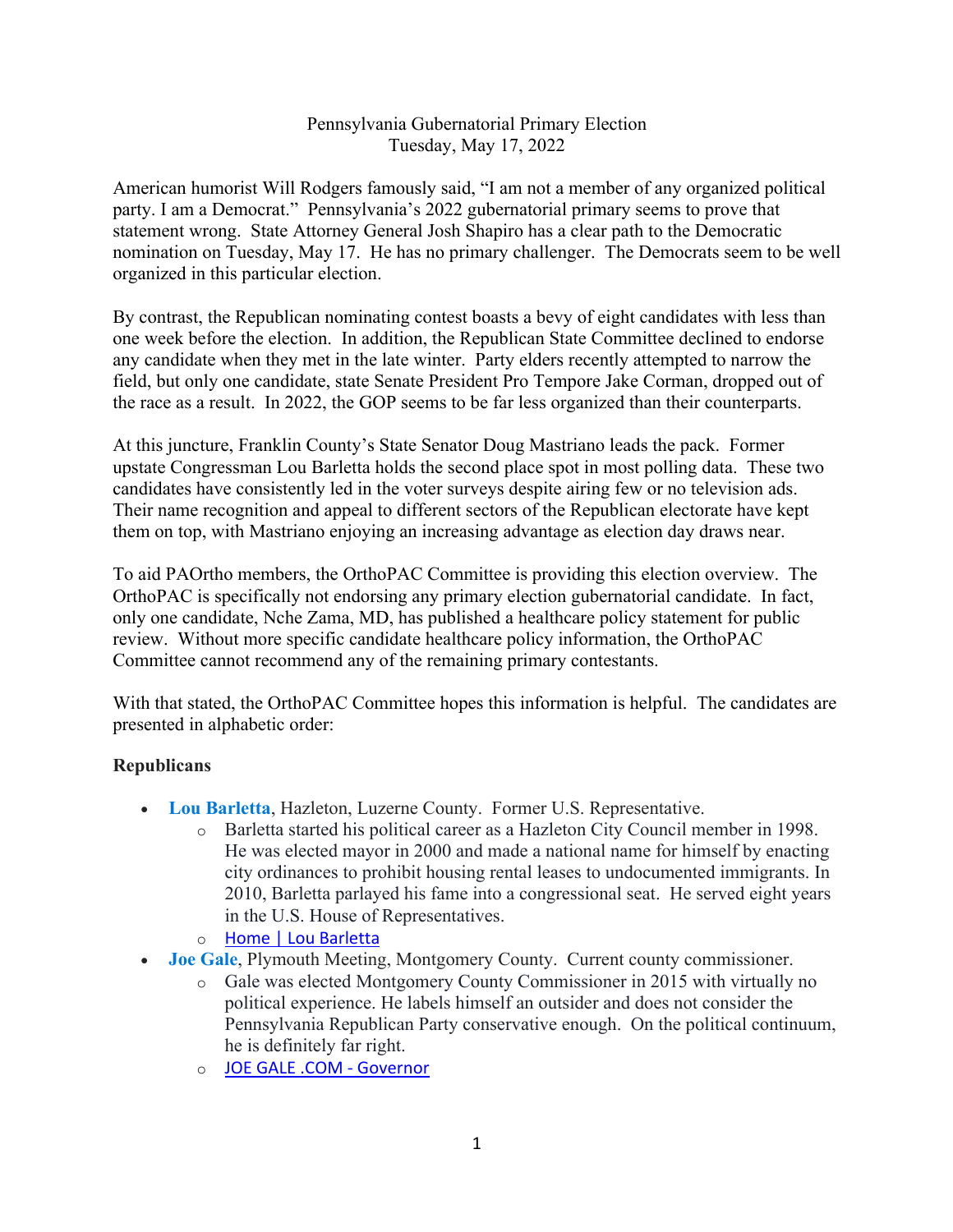- **Charlie Gerow**, Hampden Township, Cumberland County. Republican strategist and consultant.
	- o Born in Brazil, Gerow was adopted by American missionaries and has essentially lived his entire life in the USA. A Republican political strategist, he began his career on Ronald Reagan's presidential campaign staff. Since then, Gerow has worked as a lobbyist and consultant, owing his own firm. He is currently the vicechairman of the American Conservative Union, which hosts the annual Conservative Political Action Conference (CPAC).
	- o Charlie Gerow for Governor of Pennsylvania From The People. For The People. (charlieforgovernor.com)
- **Melissa Hart,** Bradford Woods, Allegheny County. Attorney and former U.S. Representative.
	- o Hart first served Allegheny County as a state Senator in the 1990s and next as a member of Congress in early 2000s. She touts those electoral successes in majority Democratic districts as evidence of her electability in the fall. An attorney, Hart has worked the past 14 years for a Pittsburgh-based law firm.
	- o Home | Melissa Hart For Governor | Pennsylvania (hartforpa.org)
- **Doug Mastriano**, Chambersburg, Franklin County. State Senator.
	- o A retired Army colonel, Mastriano has served in the state Senate since 2019. He has been an outspoken critic of the Wolf administration's response to the covid pandemic. Mastriano is a Donald Trump supporter; sponsored two busloads for people to accompany him in Washington, D.C. on January 6, 2021; and has been subpoenaed to appear before the congressional January 6 investigative committee. His Pennsylvania and national supporters are legion. He consistently has been the GOP frontrunner throughout the primary campaign.
	- o Home | Doug Mastriano for Governor (doug4gov.com)
- **Bill McSwain**, West Chester, Chester County. Former U.S. Attorney.
	- $\circ$  McSwain is a former Trump-appointed U.S. Attorney in Philadelphia. He has the traditional GOP platform of stimulating the economy and energy production; improving access to education through School Choice; limiting access to abortion; dealing with the opioid epidemic; and returning to law and order. Donald Trump singled out McSwain as the candidate Trump supporters should vote against.
	- o Bill McSwain for Governor
- **Dave White**, Ridley Township, Delaware County. HVAC business owner.
	- o White is a former Ridley Township Supervisor and Delaware County Council member. He owns and operates a very successful HVAC company. White is a union steamfitter by trade and he is leveraging his blue collar roots and business success to prove he is the only political outsider with real world experience.
	- o Dave White For Governor
- **Nche Zama**, MD, Wind Gap, Northampton County. Heart surgeon.
	- o Zama is a cardiothoracic surgeon who lives in the Poconos. Although he has no political experience, Zama believes his independence from the political establishment will distinguish him from the other candidates. He is the only GOP candidate with a published healthcare policy.
	- o Zama for PA